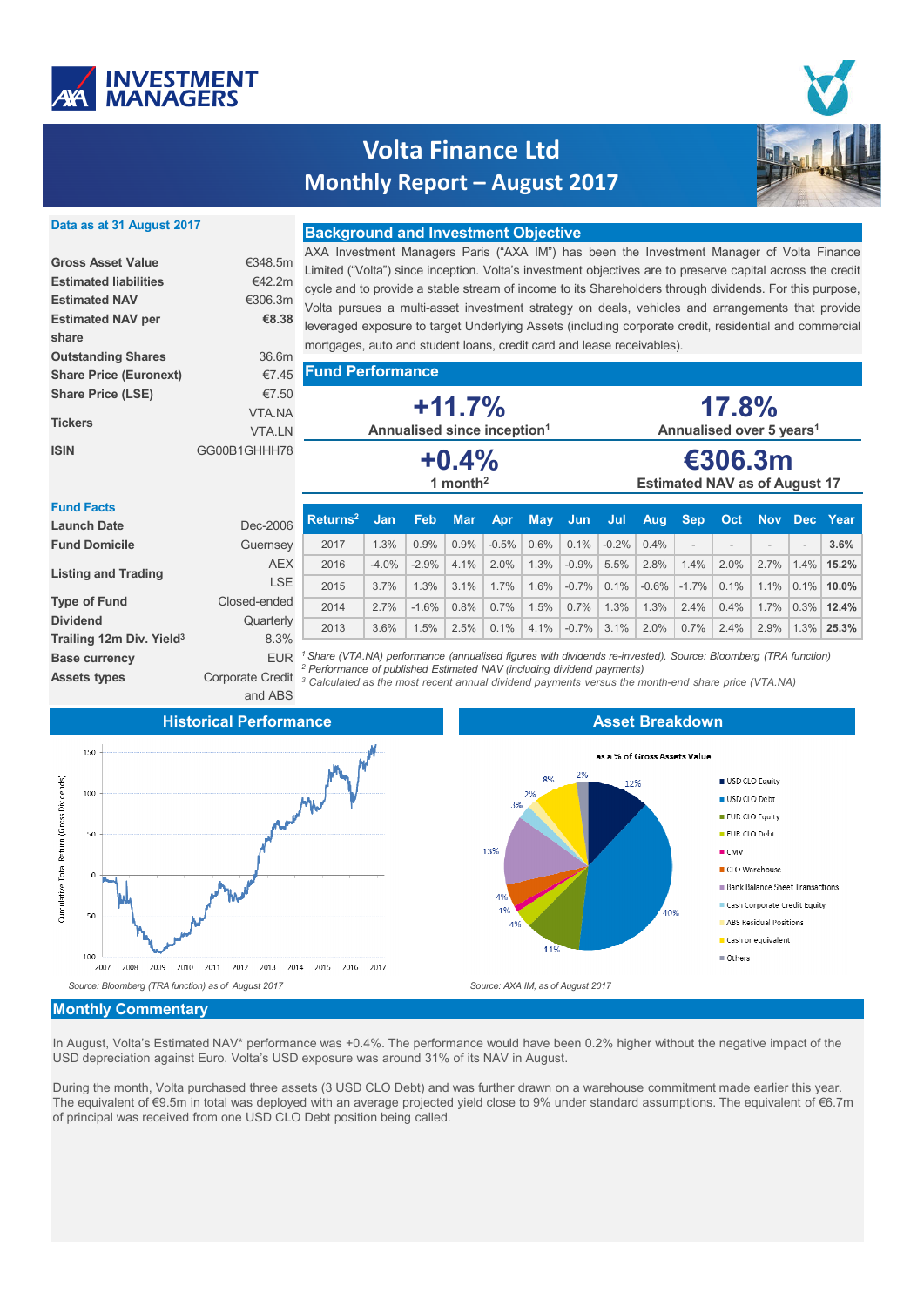



## **Volta Finance Ltd Monthly Report – August 2017**

At the end of August 2017, Volta's Estimated NAV\* was €306.3m or €8.38 per share. The GAV stood at €348.5m.

In August, mark-to-market variations\*\* of Volta's asset classes were: +0.4% for Synthetic Corporate Credit deals; +0.7% for CLO Equity tranches; +0.8% for CLO Debt tranches, +4.0% for Cash Corporate Credit deals; and -0.1% for ABS.

In August, Volta generated the equivalent of €1.7m in interest and coupons net of repo costs (non-euro amounts translated into euro using end-of-month cross currency rates). This brings the total cash amount generated during the last six months in terms of interest and coupons to €15.6m.

Cash holdings or cash equivalent instruments at the end of August totalled €29.4m. The quarterly dividend will be paid on 28th of September (€0.15 per share).

After a few weeks of relative calm in August, the CLO market was very active again through the early days of September with the pursuit of refinancing and reset activities. It can be reasonably expected that spreads on CLO debt tranches will continue to tighten to the benefit of CLO equity positions. Volta is still considering increasing its CLO equity bucket in this favourable environment.

*\*It should be noted that approximately 11.6% of Volta's GAV comprises investments for which the relevant NAVs as at the month-end date are normally available only after Volta's NAV has already* been published. Volta's policy is to publish its own NAV on as timely a basis as possible in order to provide shareholders with Volta's appropriately up-to-date NAV information. Consequently,<br>such investments are valued using the most recently available NAV. The most recently available NAV was as at: 30 June 2017 for 2.4% of Volta's GAV and at 31 July 2017 for 9.2% of Volta's *GAV.*

\*\* "Mark-to-market variation" is calculated as the Dietz-performance of the assets in each bucket,<br>taking into account the Mark-to-Market of the assets at month-end, payments received from the assets over the period, and ignoring changes in cross currency rates. Nevertheless, some residua.<br>currency effects could impact the aggregate value of the portfolio when aggregating each bucket.

#### **Currency and Geography exposures (%)**



*Source: AXA IM, as of August 2017 (% of NAV for ccy / % of GAV for geography)*

#### **Last Eighteen Months Performance Attribution**



*Source: AXA IM, as of August <sup>2017</sup> Source: AXA IM, as of August <sup>2017</sup>*

#### **Issuer % Bloomberg Industry Group** Altice Financing | 0.65% | Telecommunications Ineos Group 0.49% Chemicals Ziggo | 0.48% | Telecommunications Dell International  $\begin{vmatrix} 0.48\% \end{vmatrix}$  Household Products TransDigm | 0.38% | Aerospace/Defense **Issuer 8 8 8 Bloomberg Industry Group** Monarch/Allnex /AI Chem | 0.37% Chemicals Calpine 1 0.37% Utilities Asurion 0.34% Building and Development First Data Corporation | 0.33% | Software Telenet Communications  $\begin{vmatrix} 0.33\% & \end{vmatrix}$  Telecommunications

*Source: Intex, Bloomberg, AXA IM Paris as of August 2017 – unaudited figures - not accounting for unsettled trades Figures expressed in % of the Estimated NAV*

#### **Portfolio Composition by Asset Type**

| Market Value (€m)          |       | Breakdown (% GAV)                      |         |  |  |  |
|----------------------------|-------|----------------------------------------|---------|--|--|--|
|                            |       | <b>USD CLO Equity</b>                  | 11.9%   |  |  |  |
|                            |       | USD CLO Debt                           | 39.9%   |  |  |  |
| CLO                        | 248.9 | <b>EUR CLO Equity</b>                  | 10.6%   |  |  |  |
|                            |       | <b>EUR CLO Debt</b>                    | 3.5%    |  |  |  |
|                            |       | CMV                                    | 1.2%    |  |  |  |
|                            |       | CIO Warehouse                          | 4.3%    |  |  |  |
| Synthetic Corporate Credit | 46.9  | Synthetic Corporate Credit Equity      | 0.0%    |  |  |  |
|                            |       | <b>Bank Balance Sheet Transactions</b> | 13.4%   |  |  |  |
| Cash Corporate Credit      | 9.1   | Cash Corporate Credit Equity           | 2.6%    |  |  |  |
|                            |       | Cash Corporate Credit Debt             | 0.0%    |  |  |  |
| <b>ABS</b>                 | 14.3  | <b>ABS Residual Positions</b>          | 1.9%    |  |  |  |
|                            |       | <b>ABS</b> Debt                        | 2.2%    |  |  |  |
| Cash or equivalent         | 29.4  | Cash or equivalent                     | 8.4%    |  |  |  |
| GAV                        | 348.5 |                                        |         |  |  |  |
| Liability                  |       | (38.1) Debt from Repurchase Agreement  | (10.9)% |  |  |  |
| Fees due                   |       | (4.1) Fees due to Investment Manager   | (1.2)%  |  |  |  |
| <b>Estimated NAV</b>       |       | 306.3 Per Share                        | 8.38    |  |  |  |

#### **Top 10 Underlying Exposures**